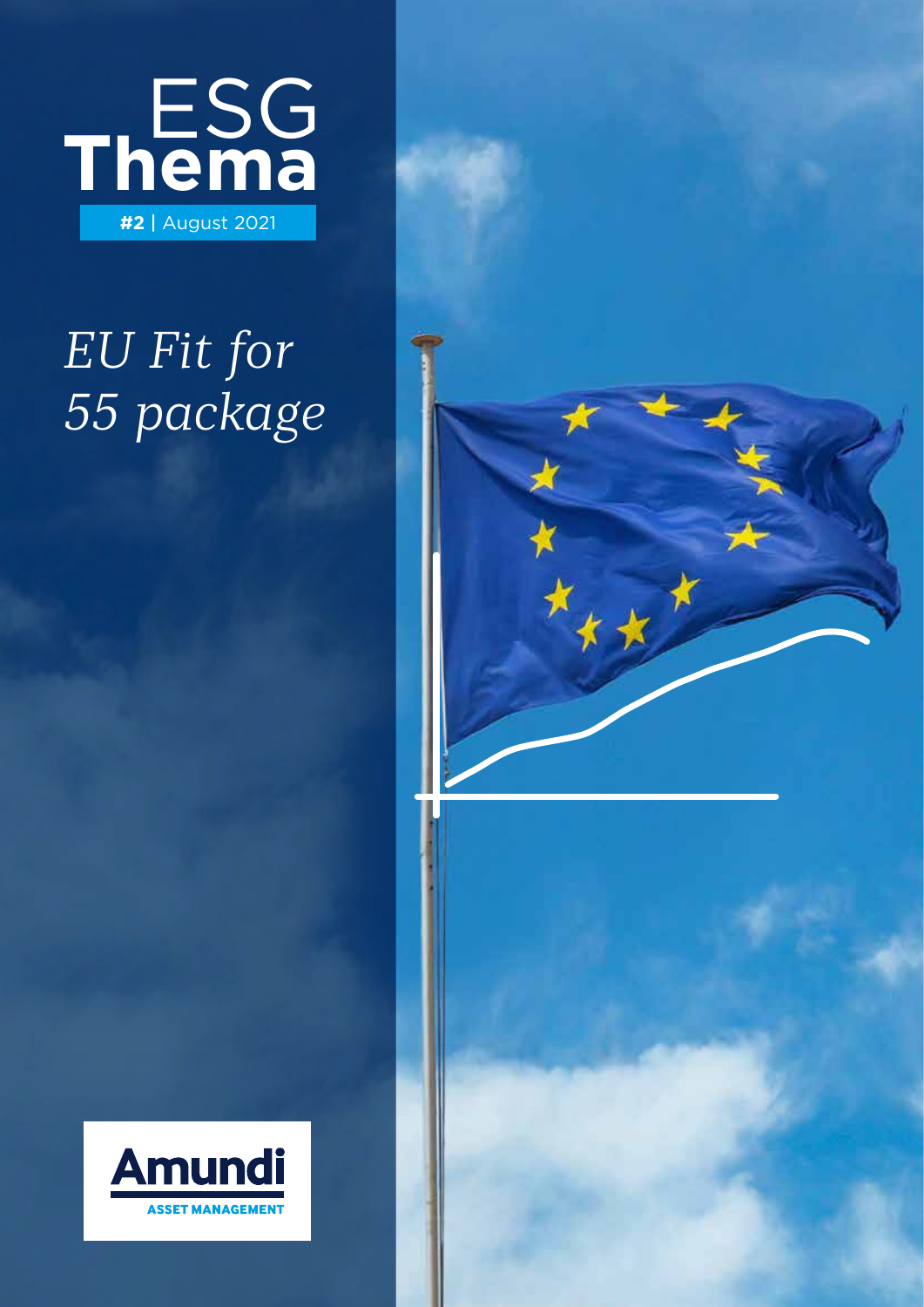## Introduction

*The EU formally adopted in June its new objective of cutting the bloc's greenhouse gas emissions by 55% by 2030 versus 1990. This represents a substantial increase in the bloc's ambition compared to the previous 40% reduction target and sets an interim target close to the range of domestic emissions reductions of 58-70% deemed consistent with the Paris Agreement by Climate Action Tracker. As such, this objective places the European Union as a leading region on climate change mitigation efforts.*

However, with existing and planned measures, the EU's carbon emissions are expected to fall only 36% below 1990 levels by 2030. The new target therefore required to strengthen and extend climate policies. This is the

very purpose of the "Fit for 55" package: a comprehensive list of policies proposed by the European Commission on 14 July, 2021 to achieve its greenhouse gas emissions reduction target of 55%.



EU-28: 2020 target (-20%) EU-27: 2020 target (-20%)

EU-27: 2030 target (-40%)





Source: European Environment Agency

4000

3000

The Commission has conducted impact assessments before presenting these proposals to measure the opportunities and costs of the green transition. In September

2020, a comprehensive impact assessment showed that the 55% emissions reduction target by 2030 is both achievable and beneficial.

<sup>1.</sup> European Commission, Strategy for financing the transition to a sustainable economy, July 2021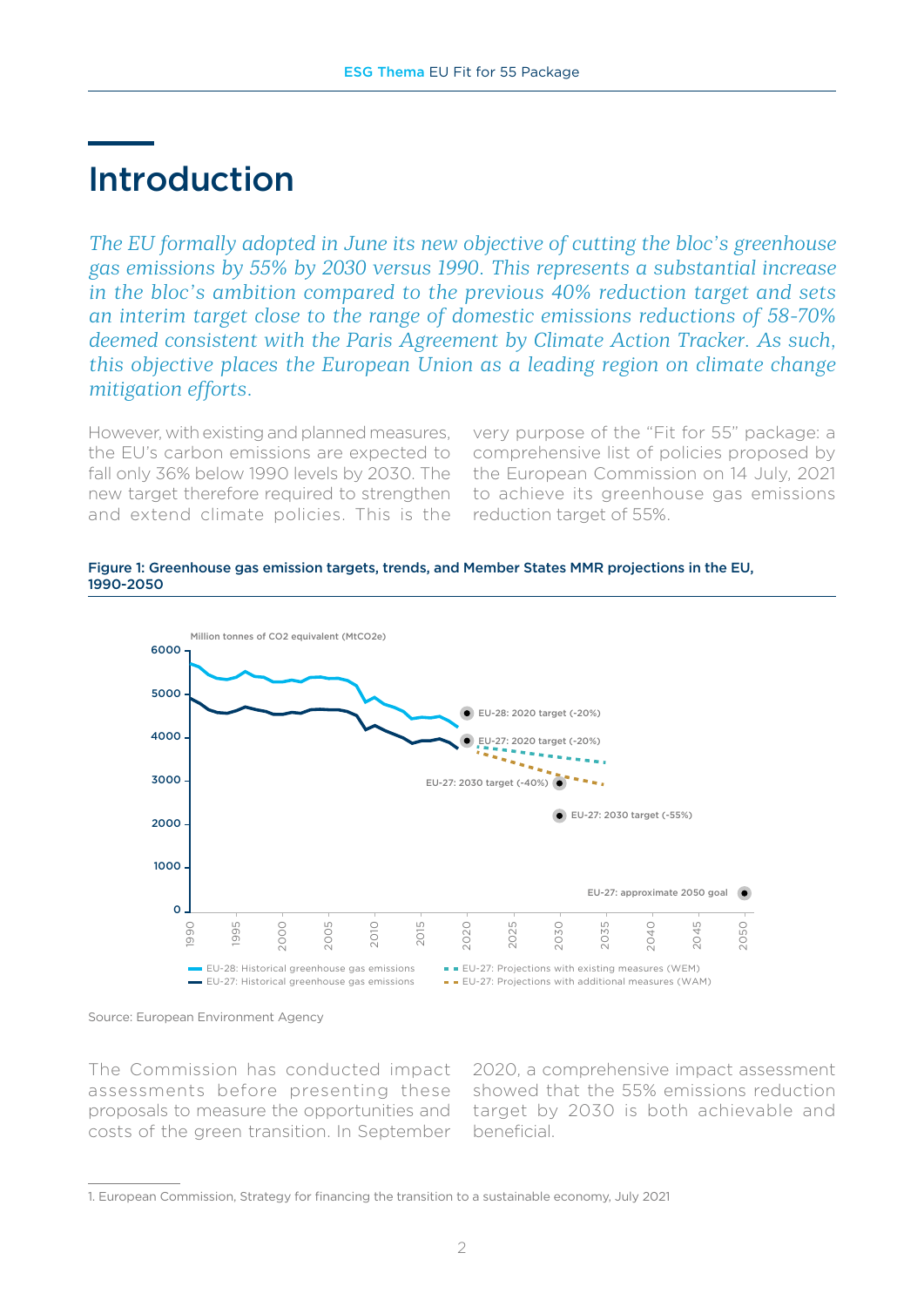These proposals are also aligned with the EU's recovery plan, which dedicates unprecedented resources to support a green and fair transition as economies emerge from Covid-19. The EU continues to focus on unlocking investment to finance a sustainable and inclusive recovery<sup>1</sup>, while the NextGenerationEU tool will contribute at least 37% to the green transition<sup>2</sup>.

The objectives set out by the Commission's proposals are multiple. First, the package aims to set a more ambitious and costeffective path to achieving climate neutrality by 2050. It is also aligned with the objective to continuing the EU's track record of cutting

greenhouse gas emissions, whilst growing its economy and creating decent green jobs. Finally, this set of proposals should encourage international partners to increase their ambition to limit the rise in global temperature to 1.5°C.

All in all, "Fit for 55" constitutes a key milestone for the European Union on the road to Glasgow. It will be the backbone of the EU's delivery on its commitments to fight climate change, as laid down in the 2015 Paris Agreement.

### 1) A set of ambitious proposals to reach net neutrality in a socially equitable way

The Commission's plan is composed of a series of legislative proposals setting out the European Union's trajectory to achieve climate neutrality by 2050.

The package proposes to revise European climate legislation, including: the application of emissions trading to new sectors and a tightening of the existing EU Emissions Trading System; measures to prevent carbon leakage; new requirements for industry to decarbonize production processes; a faster roll-out of low emission transport modes and the infrastructure and fuels to support them; increased use of renewable energy; greater energy efficiency; an alignment of taxation policies with the European Green Deal objectives; and tools to preserve and grow our natural carbon sinks.

#### 1.1 Industrial transformation and carbon pricing

To meet emissions reduction objectives set by the European Commission, EU industry will need a coherent regulatory framework, access to adapted infrastructure and support for innovation to develop clean technologies.

The proposals included in "Fit for 55" are thus meant for industries to decarbonize their production processes, while seizing the multiple opportunities offered by the green transition.

The Commission has assessed the possibility of reinforcing emissions trading as a tool to achieve greenhouse gas emissions reductions in the European Union. The proposal includes an extension of the EU Emissions Trading System (ETS) to include emissions from maritime transport over the 2023-2035 period. Enhanced efforts will also be required from aviation operators: the Carbon Offsetting and Reduction Scheme for International Aviation (CORSIA) will be implemented through the EU ETS Directive. Emissions trading in the road transport and building sectors will also be applied from 2026 onward to increase incentives to supply cleaner fuels to the market.

<sup>2.</sup> https://ec.europa.eu/commission/presscorner/detail/en/ip\_20\_2397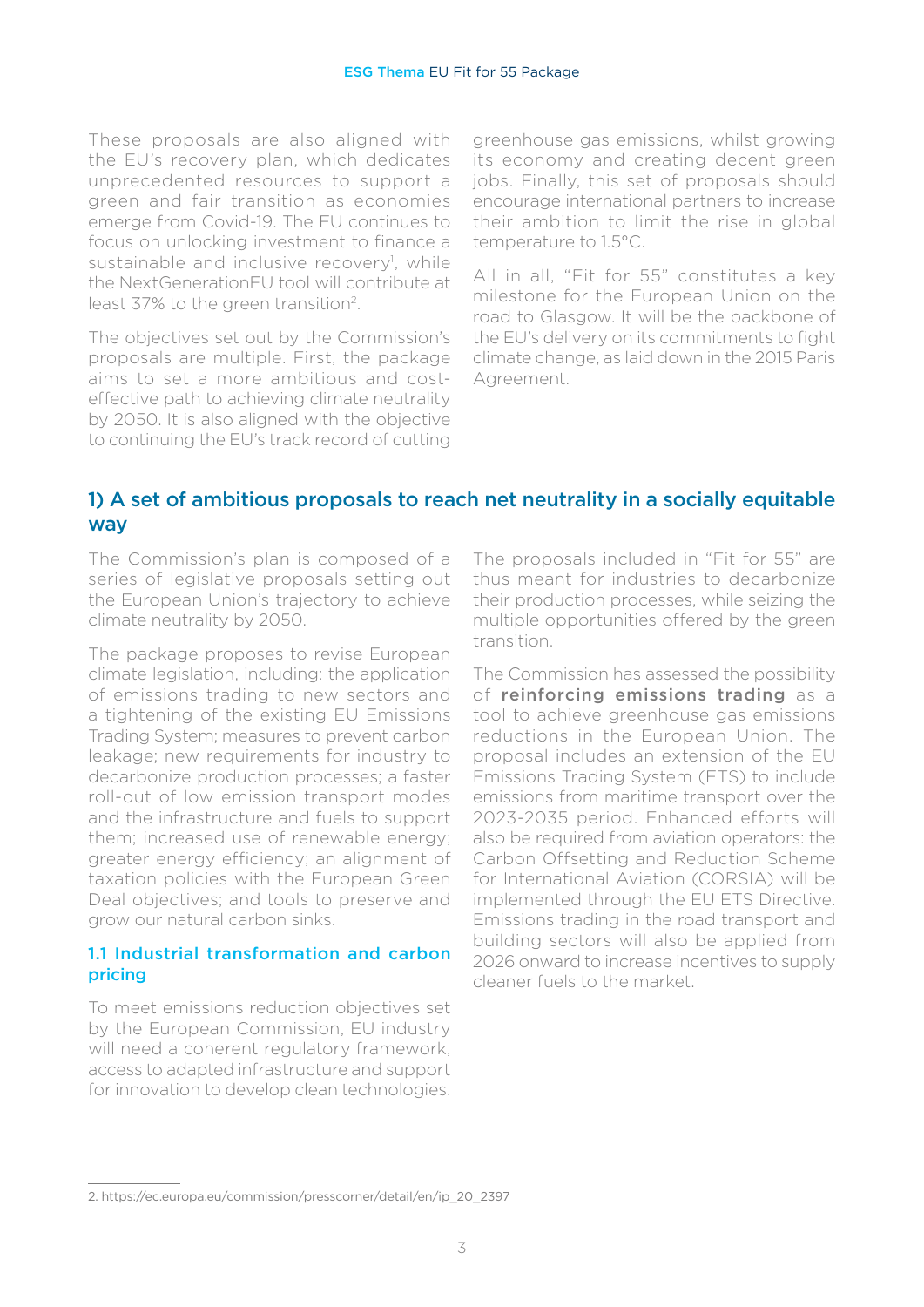

#### Figure 2: Increase in CO2 prices under the EU ETS (EUR/t)

Source: Bloomberg

To complement the spending on climate in the EU budget, the Commission's proposal suggests that Member States spend the entirety of their emissions trading revenues on climate and energy-related projects. Moreover, a dedicated part of the revenues from the new system for road transport and buildings should address the possible social impact on vulnerable households, microenterprises and transport users.

Moreover, a new Carbon Border Adjustment Mechanism will set a carbon price for imports of certain products based on their carbon content. Specifically, importers of iron and steel, cement, fertilizers, aluminum and electricity will be required to pay this CO2 import tax from 2026 onwards. This carbon tax mechanism at the EU's borders aims to ensure that European emission reductions will contribute to global emission reductions and not push carbon-intensive production beyond Europe's borders, i.e. cause "carbon leakage".

The EU Innovation Fund, which supports businesses and SME investments in clean energy will increase its financing capabilities to finance innovative decarbonization projects and infrastructure.

Attention will be given specifically to projects in sectors covered by the Carbon Border Adjustment Mechanism.

The Commission takes into account the fact that Member States have national specificities and different starting points. Thus, the **Effort** Sharing Regulation (ESR) assigns each Member State particular emission reduction targets for buildings, road and inland shipping, agriculture, waste and small industries. These national targets are based on GDP per capita and adjusted for cost-effectiveness. Overall, the Commission's proposal should deliver an EU-wide emission reduction of 40% from the aforementioned sectors by 2030, compared to 2005.

Overall, the industrial transition must be a collective and inclusive effort, co-designed with industrial ecosystems across Europe. This is why the amended Industrial Strategy includes the creation of **transition pathways** with social partners and other stakeholders to identify the scale of the needs, including reskilling, investment and technology needs. Priority will also be given to sectors most impacted by the Covid-19 crisis, such as the mobility, construction and energy industries.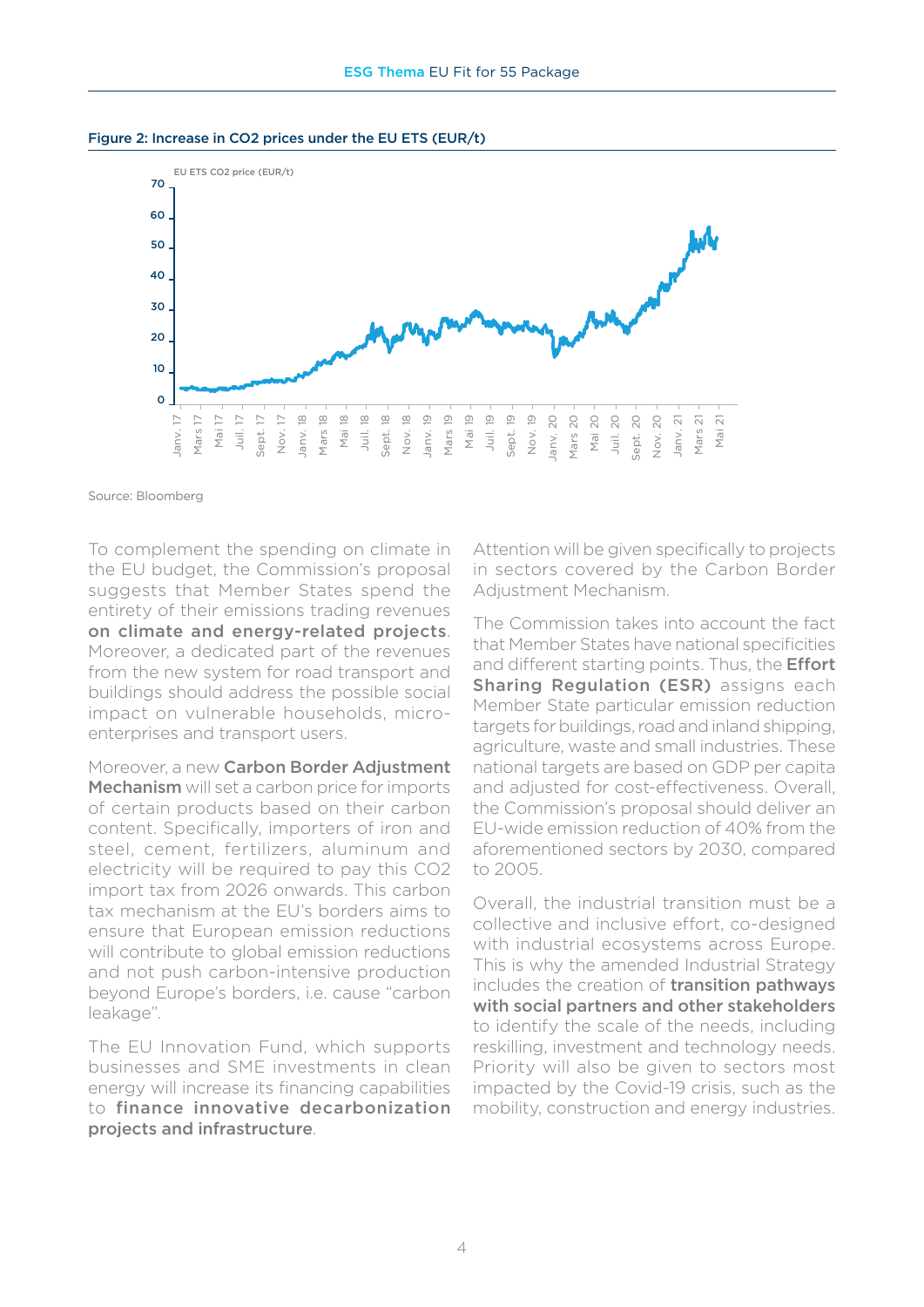#### 1.2 Clean mobility

On top of carbon pricing, the Commission is proposing new measures to reduce emissions from transport, which represents almost a quarter of the EU's total greenhouse gas emissions and is the most important source of air pollution across European cities<sup>3</sup>.

To encourage a faster deployment of lowemission transport modes, the Commission proposes stricter CO2 emission standards for cars and vans, thereby reducing average new vehicle emissions by 55% from 2030 and by 100% from 2035, compared to 2021 levels. This measure is complemented by the amendment of the regulation on the deployment of Alternative Fuels Infrastructure, which will require Member States to increase their recharging capacity in line with the ambition to increase the sales of zero-emission vehicles. It will require governments to install recharging and refueling points at regular intervals on major roads: every 60 kilometers for electric recharging and every 150 kilometers for hydrogen refueling. These measures are meant to reinforce and complement each other: putting a price on carbon for road transport will make the existing fleet drive cleaner, and setting more ambitious CO2 standards will help to get more zero emissions vehicles on the road by 2030.

Amendments to air transport regulation are also included in the Commission's proposals. The ReFuelEU Aviation Initiative

will compel fuel suppliers to increase the share of sustainable aviation fuels into existing jet fuel uploaded at EU airports. A zero emission aviation Alliance, which should emerge at the end of 2021, will complement these efforts to ensure the market is ready for disruptive clean technologies. Then, the FuelEU Maritime Initiative will encourage the use of sustainable maritime fuels and zero-emission technologies by imposing a maximum limit on the greenhouse gas content of the energy used by ships arriving at or departing from EU ports.

#### 1.3 Energy

To reach the EU's 2030 target and eventually climate neutrality, the Commission is proposing an increased use of renewable energy, with a proposal to amend the 2018 Renewable Energy Directive. This change intends to raise the production target so that the share of energy produced from renewable sources reaches 40% by 2030, up from the current 32% level. To reach this overall goal, specific targets are proposed for renewable energy use in transport, heating and cooling, buildings and industry.

The Commission also wishes to *improve* energy efficiency through the recast of the Energy Efficiency Directive that will set a more ambitious binding annual energy reduction target at the EU level. It will notably double the annual energy savings obligation for Member States and will require the public sector to renovate 3% of its buildings each year to drive national efforts. This should lead to a 9% reduction in energy consumption by 2030, compared to baseline projections<sup>4</sup>.

Then, a revision of the Energy Taxation Directive is set to align the minimum taxation for heating and transport fuels with EU energy and climate policies. This will be done through the promotion of clean technologies and the removal of outdated tax exemptions and other incentives that currently encourage the use of fossil fuels.

#### 1.4 Counting on forestry

The fight against climate change is closely linked to the preservation of biodiversity, and both crises cannot be treated separately. Notably, restoring nature and enabling biodiversity to thrive are essential to help land and ocean ecosystems fulfil their crucial role of carbon absorption and storage.

The updated Regulation on Land Use, Land Use Change and Forestry sets a more ambitious EU target to **absorb carbon from** natural sinks, equivalent to 310 million tons of CO2 emissions by 2030.

<sup>3.</sup> European Commission https://ec.europa.eu/clima/policies/transport\_en

<sup>4.</sup> Energy Efficiency Directive, 2020 Reference scenario baseline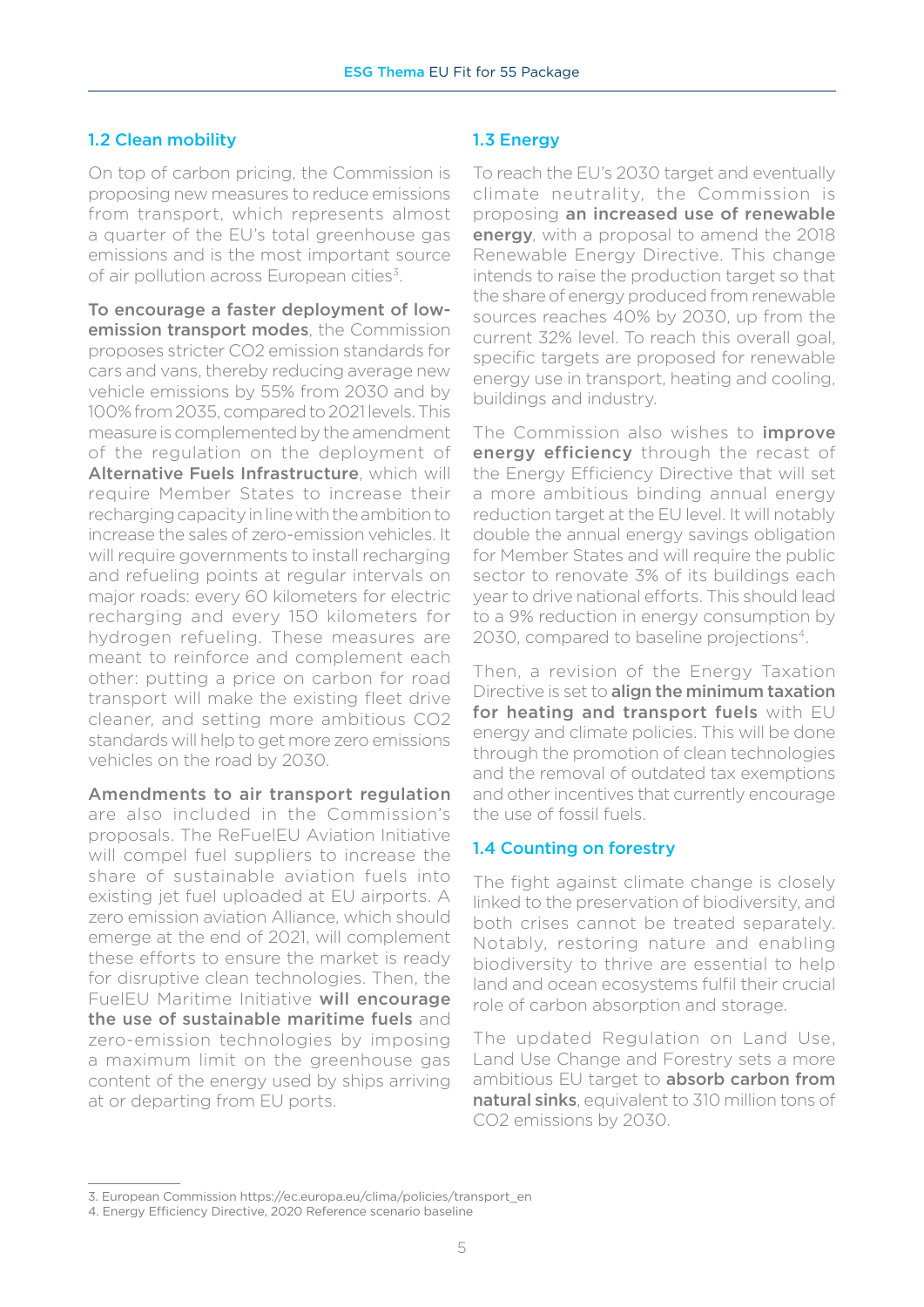Specific national targets will require Member States to care for and expand their carbon sinks to meet this goal. By 2035, the EU should aim to reach climate neutrality in the land use, forestry and agriculture sectors.

Finally, the new EU Forest Strategy aims to improve the quality, quantity and resilience of EU forests, setting out a plan to plant three billion trees across Europe by 2030.

2) Ensuring a socially fair transition:

While in the medium - to long-term, the benefits of EU climate policies clearly outweigh the costs of the transition to low-carbon economies, climate policies risk putting extra pressure on vulnerable households, workers and communities in the short run.

To fairly spread the costs of tackling and adapting to climate change, the European Commission proposes the establishment of a new Social Climate Fund. Its main objective is to support citizens most impacted by energy and mobility poverty. In the European Union, energy poverty alone affects up to 34 million people<sup>5</sup>. As a result, the fund will provide dedicated funding to Member States to help citizens finance investments in energy efficiency, new heating and cooling systems, and cleaner mobility.

The Social Climate Fund will be financed by the EU budget, using an amount equivalent to 25% of the expected revenues of emissions trading for building and road transport

Together with the forthcoming New Soil Strategy, EU Nature Restoration Law and Carbon Farming Initiative planned for later in 2021, these laws will contribute to strengthening the EU's natural carbon sinks and support the social and economic functions of forestry and forest-based sectors.

fuels. Moreover, it will provide €72.2 billion of funding to Member States, for the period 2025-2032. With a proposal to draw on matching Member State funding, the Fund would mobilize a total of €144.4 billion for a socially fair transition.

An amendment to the Own Resource Decision and the Multiannual Financial Framework 2021-2027 will be proposed by the Commission to accommodate this new instrument. In addition, the Commission intends to lay down further guidance to Member States through a proposal for Council Recommendation on how to address the social aspects of the climate transition. The functioning of the Social Climate Fund will be assessed in 2028, particularly in light of the effects of the Effort Sharing Regulation and the extension of emissions trading to new sectors.

## 3) Potential obstacles to implementation

The set of proposals included in the Commission's "Fit for 55" package are ambitious, and therefore obstacles to implementation remain.

To start, the legislative process to move along with these proposals will be long. The negotiation process with EU lawmakers – the EU Parliament and the EU Council – can take roughly two years.

Where possible, existing legislation such as the Renewable Energy Directive is made more ambitious, and where needed, new proposals are put on the table. While the European Parliament will not be renewed before 2024, presidential and federal elections will be held in France and Germany respectively over the next 12 months, creating uncertainties on future climate leadership.

<sup>5. &</sup>quot;Fit for 55 delivering EU's 2030 climate targets" https://eur-lex.europa.eu/legal-content/EN/ TXT/?uri=CELEX:52021DC0550#footnote6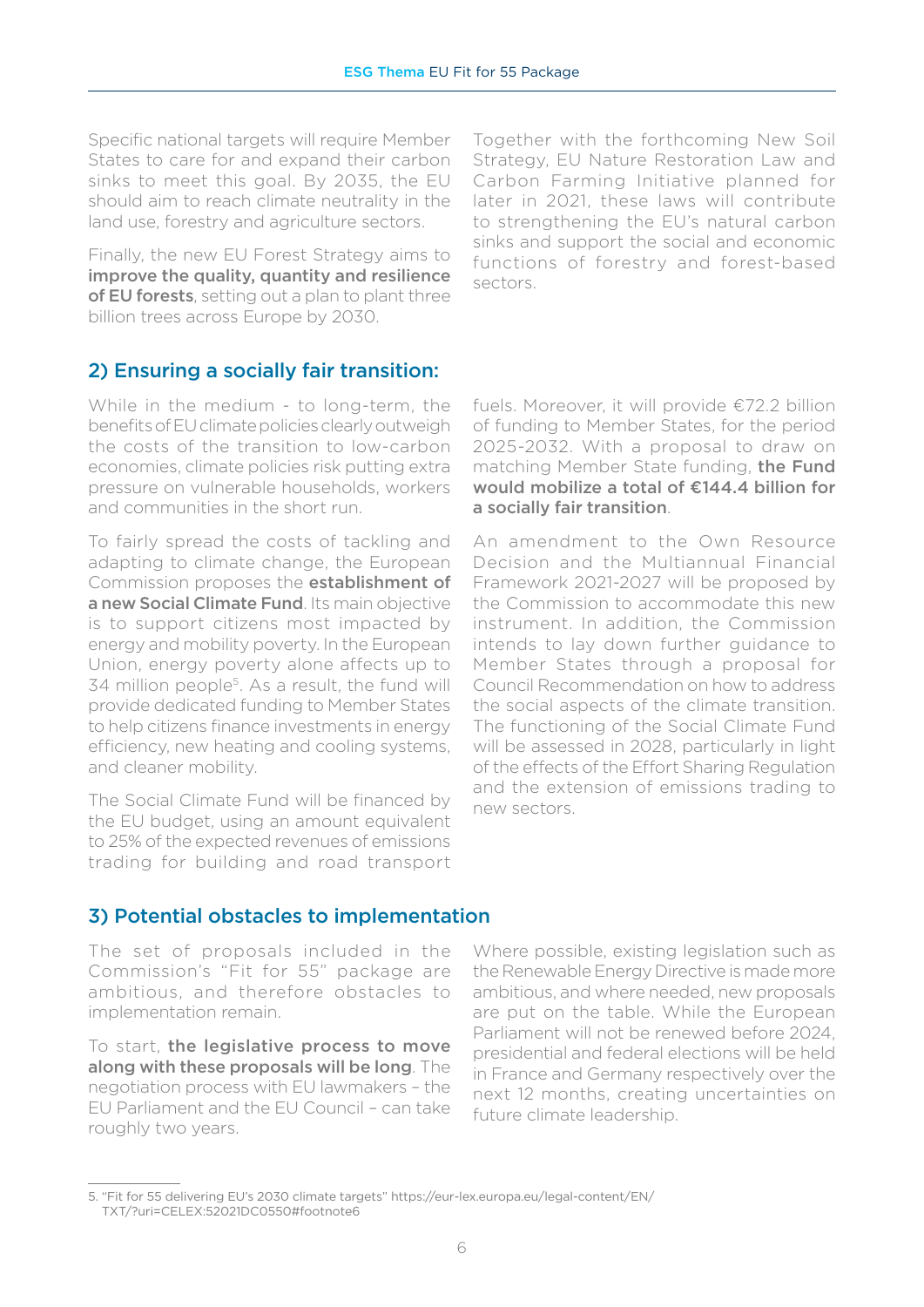Moreover, just like for all tax-related matters in the EU, changing the Energy Taxation Directive will require unanimity at the EU Council.

Then, despite the creation of a Social Climate Fund, social acceptance risks are likely to trigger fierce debates. Specifically, the revision of the Energy Taxation Directive, the extension of the emissions trading scheme and the application of a carbon price on transportation and heating fuels create the risk of placing a disproportionate cost burden on low-income households. For example, a CO2 price of €55 per ton would increase domestic gas prices in Germany by 17%6.

Lastly, while this policy package demonstrates the European Union's role to lead by action

and example in the fight against climate change, it cannot alone deliver the global emission reduction the planet needs. The Fit for 55 package is therefore a way to call upon governments around the world to work together to increase global climate ambition and deliver objectives set by the Paris Agreement. However, international acceptance is uncertain and generates a strong risk to implementation. The CO2 import tax through the Carbon Border Adjustment Mechanism will likely lead to frictions with key commercial partners. As a reminder, back in 2013, the European Union eventually had to limit the scope of its carbon market for airlines to intra-EU flights, following strong backlash from other countries<sup>7</sup>.

# **Conclusion**

To conclude, the Fit for 55 package offers landmark strategies on biodiversity, circular economy, zero pollution, sustainable and smart mobility, energy renovation and many others. It is meant to ensure that efforts to lead the fight against climate change are shared between Member States in the most cost effective way. It also guarantees support to populations most in need, to make sure that the transition reaches everybody in a beneficial way.

The EU needs to implement its policy toolbox as soon as possible to meet 2030 targets and set the continent on the road towards climate neutrality by 2050. As a next step, the European Parliament and the Council are to begin their legislative work on the proposals, ensuring that they are treated as a coherent policy package.

<sup>6.</sup> The EU's Fit for 55 Package - Key takeaways from Bernstein Renewables, Chemical, Airlines & Energy teams

<sup>7.</sup> Politico (2013) "EU offers retreat on aviation emissions" https://www.politico.eu/article/eu-offers-retreat-on-aviationemissions/